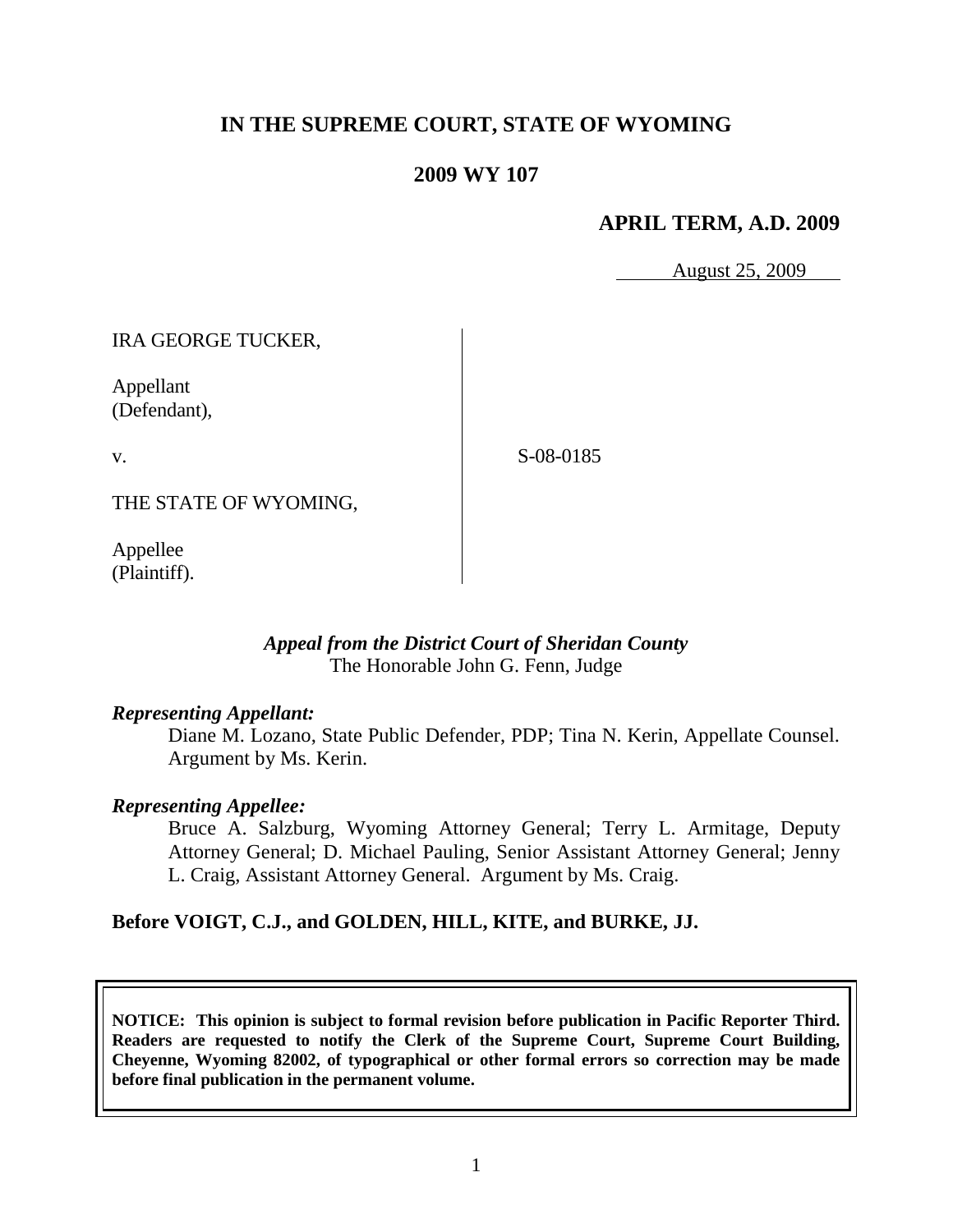#### **KITE, Justice.**

[¶1] Ira Tucker entered conditional guilty pleas to two counts of possession of a controlled substance with intent to deliver, reserving his right to appeal the denial of his motion to suppress evidence. On appeal, he claims his conditional plea was invalid; the stop, search of his vehicle and his subsequent arrest were not supported by probable cause; he was denied due process because of misrepresentations contained in the affidavit supporting the Information, limitations on his access to discovery and delay caused by changes of counsel; and the arrest warrant was defective. We affirm.

#### **ISSUES**

[¶2] In his brief, Mr. Tucker presents the following issues:

I. Were the "traffic stop," search of appellant's vehicle and subsequent arrest of appellant illegal, as there was no probable cause?

II. Was appellant denied due process of law in the following ways: (1) by the conduct of the prosecutor who included misrepresentations in the affidavit supporting the Information; (2) in the limited access appellant was provided to the discovery in his case; and (3) by the delay which resulted from changes of counsel?

III. Was the arrest warrant defective?

The State presents substantially the same issues. Prior to argument, Mr. Tucker advised the Court that he intended to rely on *Walters v. State*, 2008 WY 159, 197 P.3d 1273 (Wyo. 2008), which we issued after he filed his brief, to argue that his convictions must be reversed because, contrary to *Walters*, his conditional plea was based in part on an issue that was not dispositive.

#### **FACTS**

[¶3] On the afternoon of December 8, 2006, the Sheridan County Sheriff's Office received word that an individual wished to provide information concerning the use of controlled substances in the county. Deputies Ryan Mulholland and Boot Hill interviewed the man. In the course of the interview, the man told the deputies that he had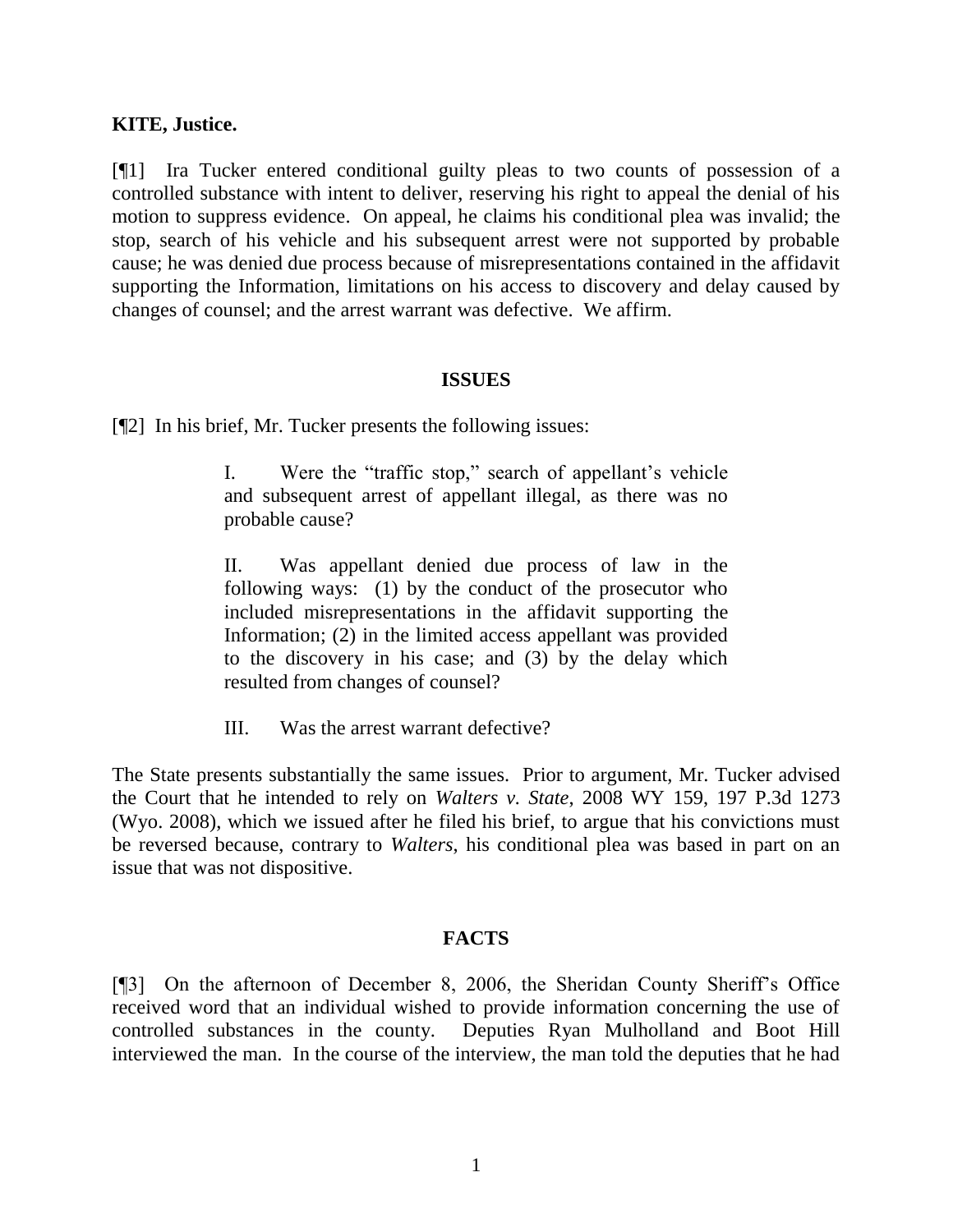purchased methamphetamine from a man named "Ira" on two occasions.<sup>1</sup> He gave the deputies "Ira's" telephone number and told them that "Ira" drove a black Jeep Cherokee and, when he made trips into the Sheridan area, frequented the residence of an individual whose name the deputies recognized from prior controlled substance investigations.

[¶4] The following evening, Deputy Mulholland received a call from the informant advising him that "Ira" was in town. Deputies Mulholland and Hill went to the addresses the informant provided but were unable to locate a vehicle matching the description of "Ira's" vehicle. They returned later with the informant and observed the vehicle at one of the locations. Dispatch confirmed the vehicle license plate belonged to Mr. Tucker and was registered to a 1996 black Jeep Cherokee. Deputies also obtained a copy of Mr. Tucker's driver's license with his photograph.

[¶5] A few days later, the informant went to the Sheridan office of the Division of Criminal Investigation (DCI) and placed a recorded phone call to Mr. Tucker. Deputy Hill monitored and recorded the call during which Mr. Tucker said that he had been to Sheridan and left some "stuff" and would be back again the next weekend. He also said that if the informant wanted "green" he could get "QP650." Based upon his training and experience as a drug task force officer, Deputy Hill understood this to mean that Mr. Tucker could provide the informant with a quarter pound of marijuana for \$650.

[¶6] Several months later, Deputy Mulholland received another phone call from the informant advising him that Mr. Tucker had called again and would soon be on his way to Sheridan. Deputy Mulholland asked the informant to place another recorded telephone call to Mr. Tucker. The informant agreed and met with Special Agent Michael Hamilton to place the call. Special Agent Hamilton monitored the conversation during which Mr. Tucker stated that he normally charged 200 by the "O" and used the word "kind." Based upon his training and experience, Special Agent Hamilton understood the first reference to mean that Mr. Tucker charged \$200 per ounce for marijuana and the term "kind" to refer to the grade of the marijuana. Mr. Tucker also told the informant that if he invested in Mr. Tucker's "little corporation," Mr. Tucker would "wake him up." Special Agent Hamilton was not familiar with the phrase "wake him up" and the informant advised him it meant Mr. Tucker would provide him with methamphetamine.

[¶7] On the basis of what they heard during the recorded phone calls, DCI and the sheriff's office made plans to stop and search Mr. Tucker's vehicle as he approached Sheridan. Agents from Casper who had been conducting surveillance of Mr. Tucker's Casper residence advised that he left his home with a female companion in a white

<sup>&</sup>lt;sup>1</sup> The informant also stated he had been involved with drugs most of his life, smoked marijuana, had cooked methamphetamine in several different states and was in the process of obtaining supplies to cook methamphetamine with another individual when he met "Ira." He told law enforcement he recently had decided he wanted to end his involvement in methamphetamine trafficking and that is why he contacted the sheriff's office.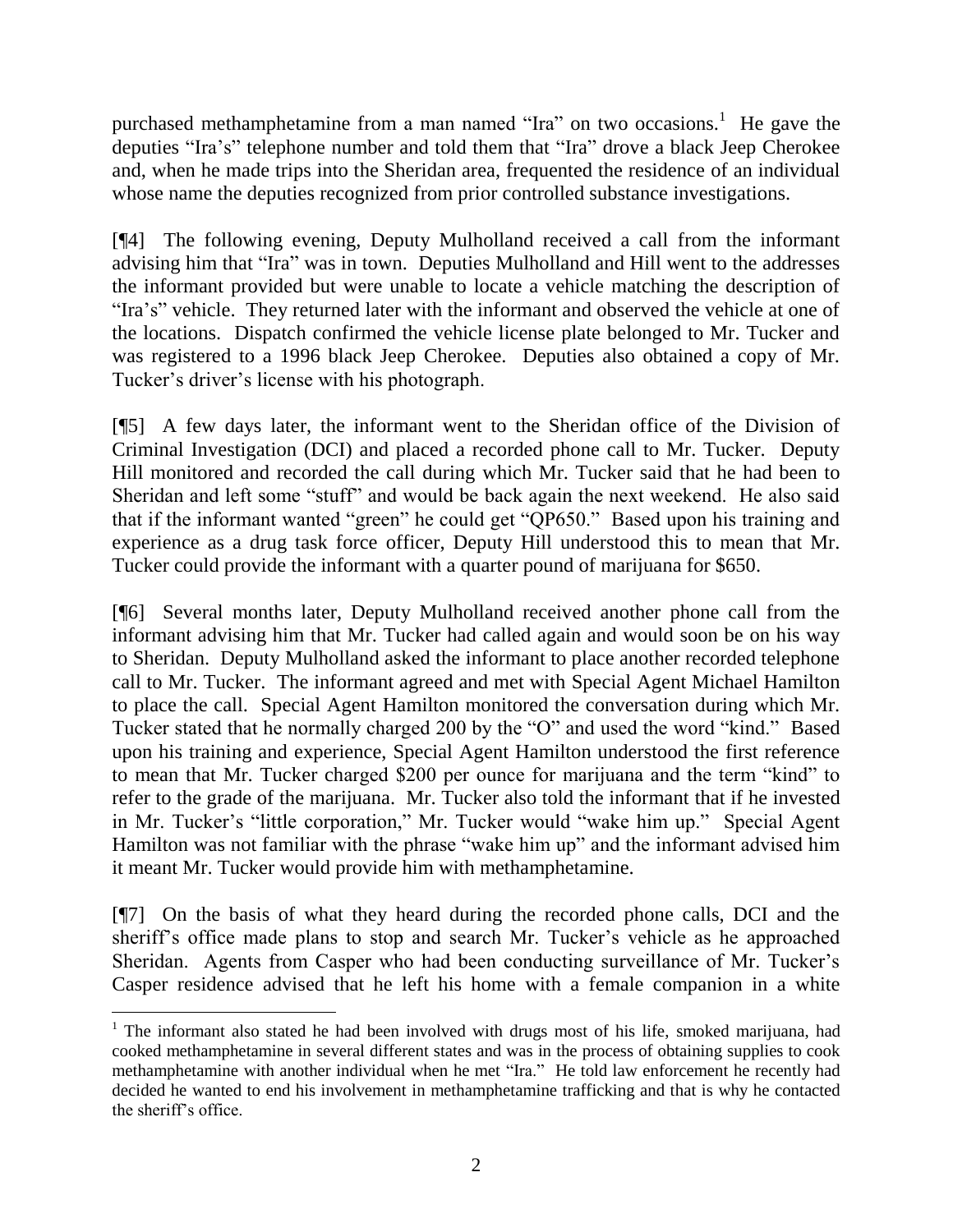Pontiac with a black bra. Deputy Mike Gale parked his patrol car at an I-25 exit ramp south of Sheridan and waited. When he saw a white Pontiac with a black bra and two occupants approaching from the south, he confirmed the license plate as belonging to Mr. Tucker and stopped the vehicle. He told Mr. Tucker that there had been a traffic complaint involving a vehicle like the one he was driving. Deputy Mike Rogers arrived with his dog and had the dog perform an air sniff around the outside of Mr. Tucker's vehicle. The dog alerted to the rear of the vehicle. Deputy Rogers searched the rear of the vehicle and found substances that later tested positive for marijuana and methamphetamine.

[¶8] The State charged Mr. Tucker with two counts of possession of controlled substances with intent to deliver, one count for marijuana and the second for methamphetamine. Mr. Tucker filed a motion to suppress the evidence seized from his vehicle claiming the State lacked a reasonable articulable suspicion to justify the stop because there was no traffic violation. Mr. Tucker also asserted law enforcement lacked probable cause to search his vehicle because the drug dog was not reliable. The State filed a response in which it clarified that it was not relying on a traffic violation or the drug dog to justify the stop and search. Rather, the State asserted, the stop was justified on the basis of probable cause which arose from the information obtained from and as a result of the confidential informant. After a hearing, the district court issued an order denying the motion on the ground that law enforcement had probable cause to stop the vehicle.

[¶9] On the morning the jury trial was scheduled to begin, defense counsel advised the district court that Mr. Tucker wished to enter a conditional guilty plea, reserving his right to appeal the denial of his suppression motion and "other motions that were filed." Upon questioning from the district court, defense counsel identified "the other motions filed" as involving a due process violation resulting from the State's "subterfuge" in making it appear that law enforcement stopped Mr. Tucker following a traffic complaint and searched his vehicle based upon a dog sniff, allegedly without revealing the confidential informant's involvement. After some discussion aimed at clarifying the issues being reserved for appeal, the district court dismissed the jury and accepted Mr. Tucker's conditional plea. The district court also indicated it would schedule another hearing to allow full presentation and consideration of the due process claim.

[¶10] Defense counsel subsequently filed a document captioned "Further Specifications for Basis of Motion to Suppress" alleging that the State had violated Mr. Tucker's due process rights and various court rules by misrepresenting to him and the district court throughout the proceedings prior to the suppression hearing that his arrest resulted from a traffic stop and dog alert rather than information obtained from the confidential informant. The district court convened another hearing and, after the parties' arguments, denied the motion. The district court subsequently sentenced Mr. Tucker to consecutive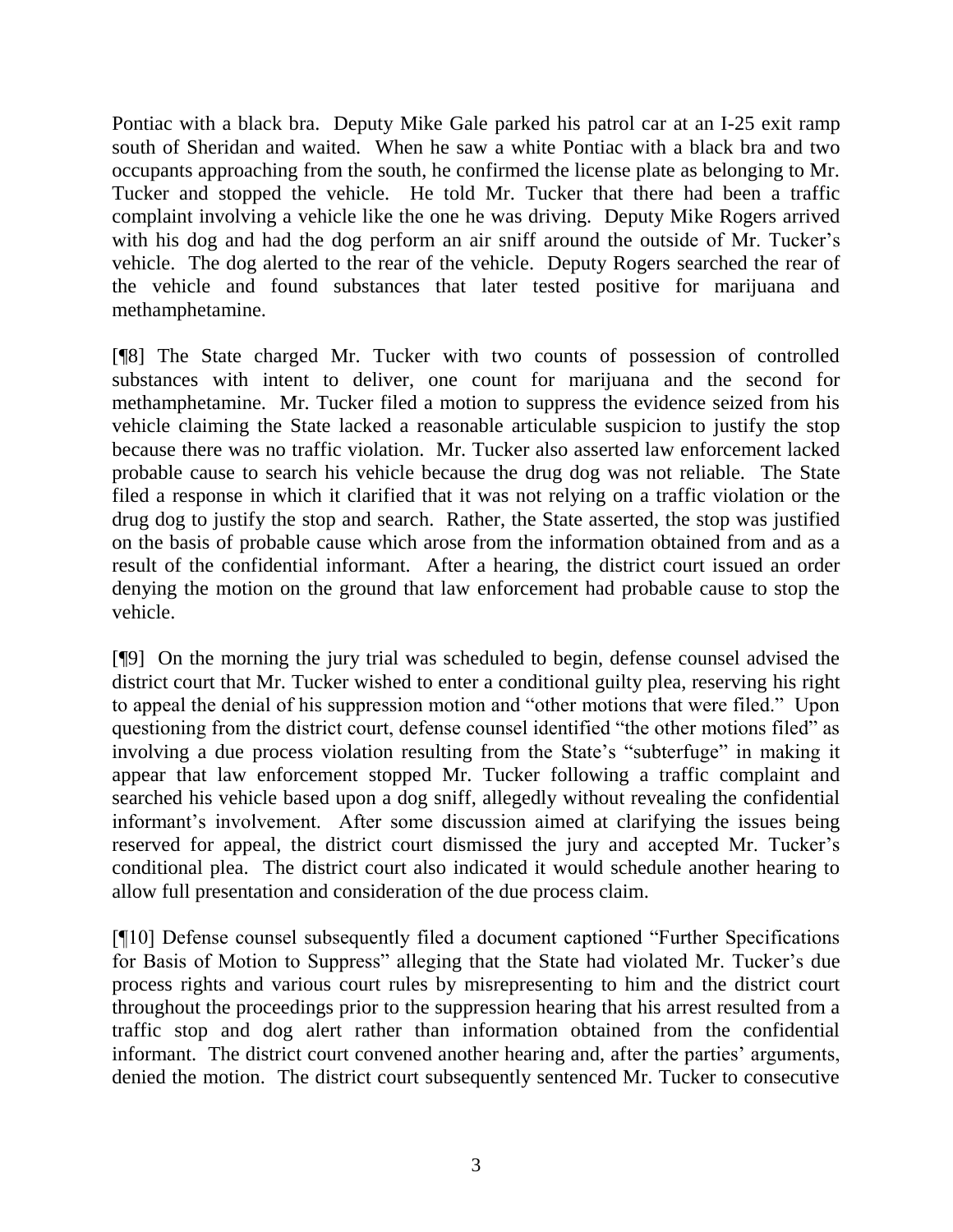terms of seven to ten years for the marijuana count and fourteen to eighteen years for the methamphetamine count with credit for time served prior to sentencing.

### **STANDARD OF REVIEW**

[¶11] We review alleged error in the denial of a motion to suppress pursuant to the following standards:

> Rulings on the admissibility of evidence are within the sound discretion of the trial court. We will not disturb such rulings absent a clear abuse of discretion. An abuse of discretion occurs when it is shown the trial court reasonably could not have concluded as it did. Factual findings made by a trial court considering a motion to suppress will not be disturbed unless the findings are clearly erroneous. Because the trial court has the opportunity to hear the evidence, assess witness credibility, and draw the necessary inferences, deductions, and conclusions, we view the evidence in the light most favorable to the trial court's determination. Whether an unreasonable search or seizure occurred in violation of constitutional rights presents a question of law and is reviewed de novo.

*Barekman v. State*, 2009 WY 13, ¶ 8, 200 P.3d 802, 804-05 (Wyo. 2009) (citation omitted). These same standards apply to Mr. Tucker's due process claim; that is, we review the question of whether he was denied his constitutional right to due process *de novo* and the question of whether the evidence was admissible for abuse of discretion. *Smith v. State*, 2009 WY 2, ¶ 35, 199 P.3d 1052, 1063 (Wyo. 2009).

## **DISCUSSION**

## *1. Validity of the Conditional Plea*

[¶12] Mr. Tucker asserts that his conditional plea was not valid because one of the issues he reserved for appeal is not dispositive of his case. He cites *Walters,* ¶ 26, 197 P.3d at 1280, in which this Court held that a conditional plea involving two non-dispositive issues and one dispositive issue was invalid. Mr. Tucker contends that his conviction must be reversed under *Walters* because resolution of his second issue, i.e., that he was denied due process by the State's misrepresentations in the affidavit supporting the Information, will not fully resolve his case.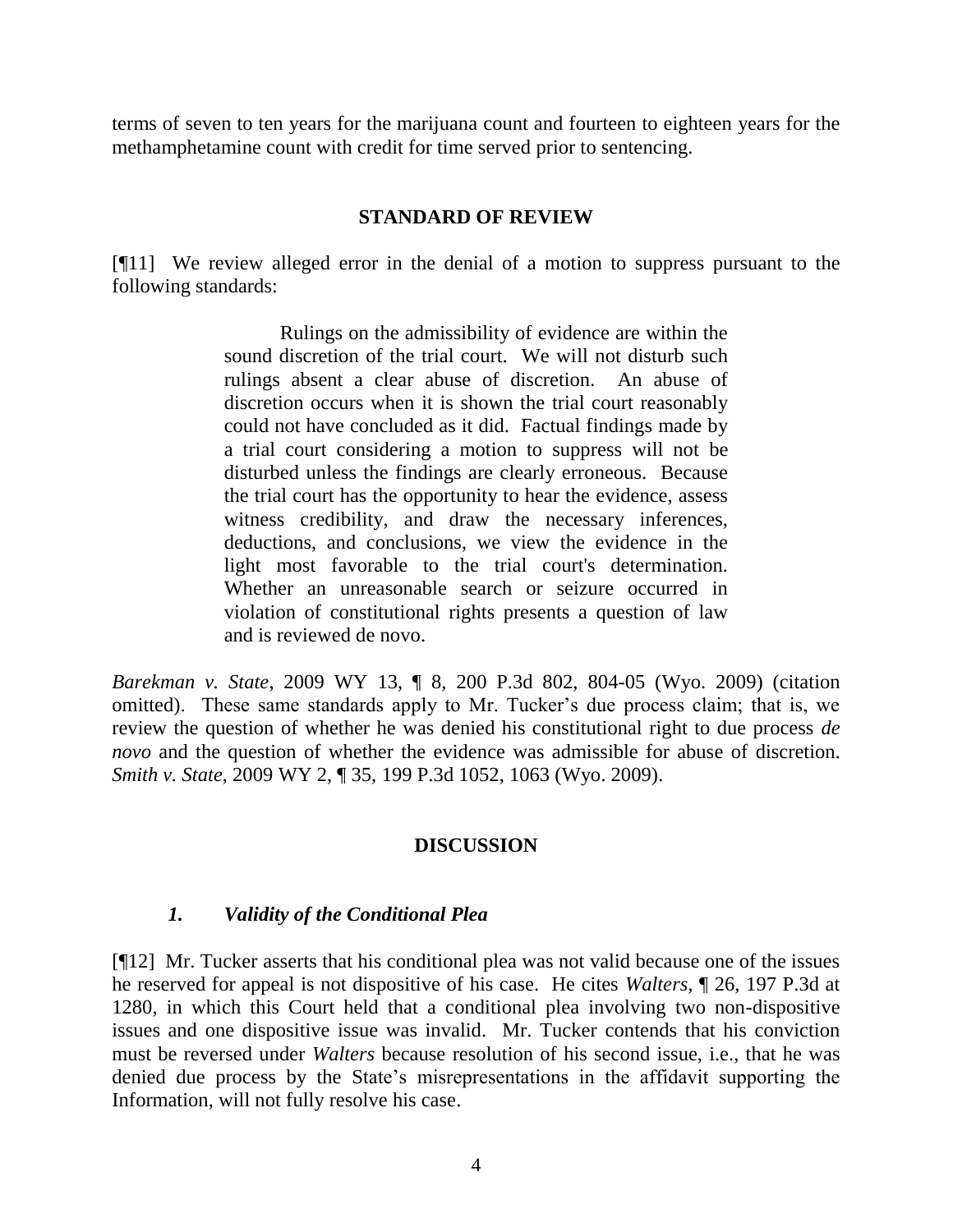[¶13] In *Walters*, the defendant was charged with a second driving under the influence offense. On the day the trial was scheduled to begin, she indicated her desire to change her plea from not guilty to guilty. At the end of the hearing, and after the circuit court had accepted her change of plea, defense counsel noted for the record that the plea was intended to be conditional. Contrary to the requirements of W.R.Cr.P.  $11(a)(2)$ , there was nothing in writing reserving the right to appeal specific pretrial motions or indicating that the State had consented to a conditional plea. Although the judgment and sentence stated that the circuit court accepted the plea as required by the rule, the record showed that the circuit court was not aware that the defendant intended her plea to be conditional until after it had accepted the plea.

[¶14] After the judgment and sentence were affirmed on appeal to the district court, the defendant sought review in this Court claiming that the traffic stop was unconstitutional and the circuit court erred in denying her motions to suppress evidence of field sobriety and breath test results. This Court focused its review on the requirements Rule 11 imposes for a conditional plea and concluded those requirements were not met because there was nothing in writing reserving the issues raised on appeal and the record did not demonstrate that the defendant intended to preserve the right to appeal the specific issues she raised on appeal; there was no clear showing that the State consented and the circuit court approved the conditional plea as contemplated by the rule; and it was not clear from the record whether reversal on the suppression issues would fully resolve the case. Although one of the issues raised would have been dispositive of the case, we held the non-dispositive issues tainted the entire conditional plea.

[¶15] *Walters* was significantly different from the present case. In contrast to *Walters*, it was clear from the beginning of the discussion about a change of plea that Mr. Tucker wanted to enter a conditional guilty plea reserving his right to appeal the district court's adverse ruling on his suppression motion and "other motions." Although there was nothing in writing at the time Mr. Tucker made known his desire to enter a conditional plea, the district court and the parties discussed at length the issues Mr. Tucker sought to preserve and the record is quite clear that he intended to preserve for appeal the denial of his suppression motion and, as part of that motion, his claim that the State's alleged misrepresentations denied him due process. In addition to the discussion at the change of plea hearing, Mr. Tucker filed two documents identifying the issues he intended to reserve. The record is clear that the district court accepted Mr. Tucker's plea knowing that it was conditional and only after having defense counsel identify the issues reserved. The record is also clear that the State consented to the conditional plea as required by the rule.

[¶16] We said in *Walters*, ¶ 15, 197 P.3d at 1277, that the requirement that the trial court approve a conditional plea ensures that the defendant is not allowed to take an appeal on a matter that can only be fully developed by proceeding to trial. Similarly, the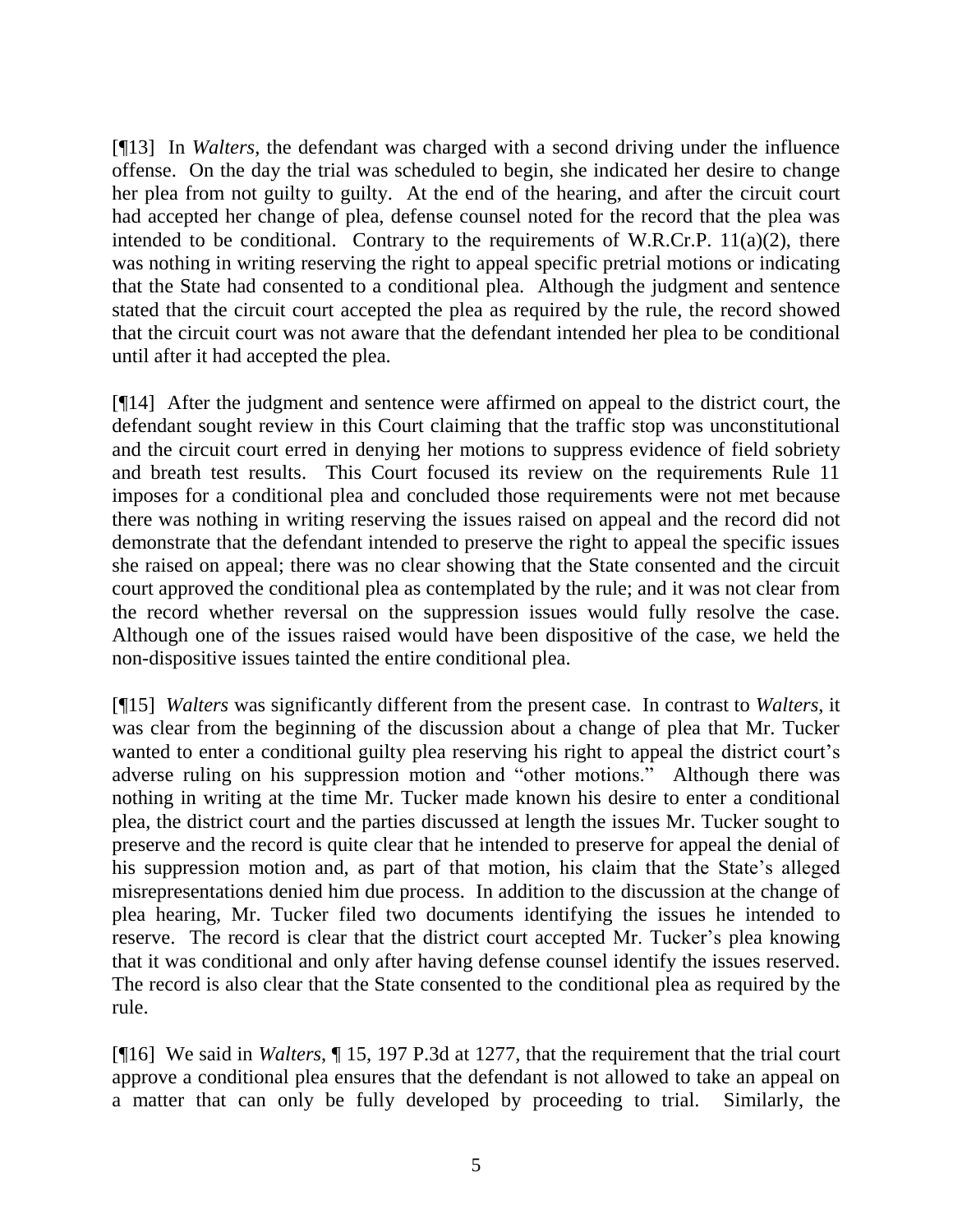requirement that the State consent ensures that conditional pleas will be allowed only when the decision on appeal will dispose of the case either by allowing the plea to stand or by compelling dismissal of the charges or suppression of essential evidence. *Id*., ¶ 15, 197 P.3d at 1277-78. Thus, the requirements of trial court approval and State consent are intended to ensure that only dispositive issues are reserved for appeal following a conditional plea. The district court and counsel in Mr. Tucker's case made a substantial effort to comply with Rule 11 by making sure the issues were clearly identified on the record. Although no one expressly referred to the issues identified as dispositive, it can be inferred from the record that they believed the denial of due process claim was simply part of the broader suppression motion and that a ruling in Mr. Tucker's favor would lead to suppression of the evidence seized from his vehicle and in all likelihood dismissal of the charges.

[¶17] When entry of a conditional plea was first brought to the district court's attention, defense counsel advised the court that the due process claim was included in the broader motion to suppress and, if it could be understood that way, Mr. Tucker was ready to enter the conditional plea. Defense counsel stated that if it was necessary to go to trial in order to preserve the due process issue, Mr. Tucker would do so but he preferred to enter a conditional plea. The district court ruled that it would accept the conditional plea as outlined but ordered Mr. Tucker to file a written reservation of the issues he sought to preserve and a motion addressing the due process issue. The district court further stated:

> [B]ecause this has been created by the defendant, the defendant would waive any procedural issues surrounding or accommodating the defendant in this process. [Defense counsel], is that acceptable to you and your client?

Mr. Tucker and defense counsel discussed the matter and defense counsel informed the district court that Mr. Tucker would waive any procedural issues surrounding the conditional plea.

[¶18] In his written reservation of right to appeal, Mr. Tucker reserved the right to seek review of the following:

> $(1)$  \* \* \* adverse rulings on the pre-trial motions seeking to suppress the evidence obtained during the seizure of his person and automobile at the time of his arrest on or about April 24, 2007.

> (2) Included in Item 1, above, but set forth here specifically, is the right to seek review of the Court's rulings, before, during and after the suppression hearing held in this matter on April 9, 2008, relating to misconduct by the law enforcement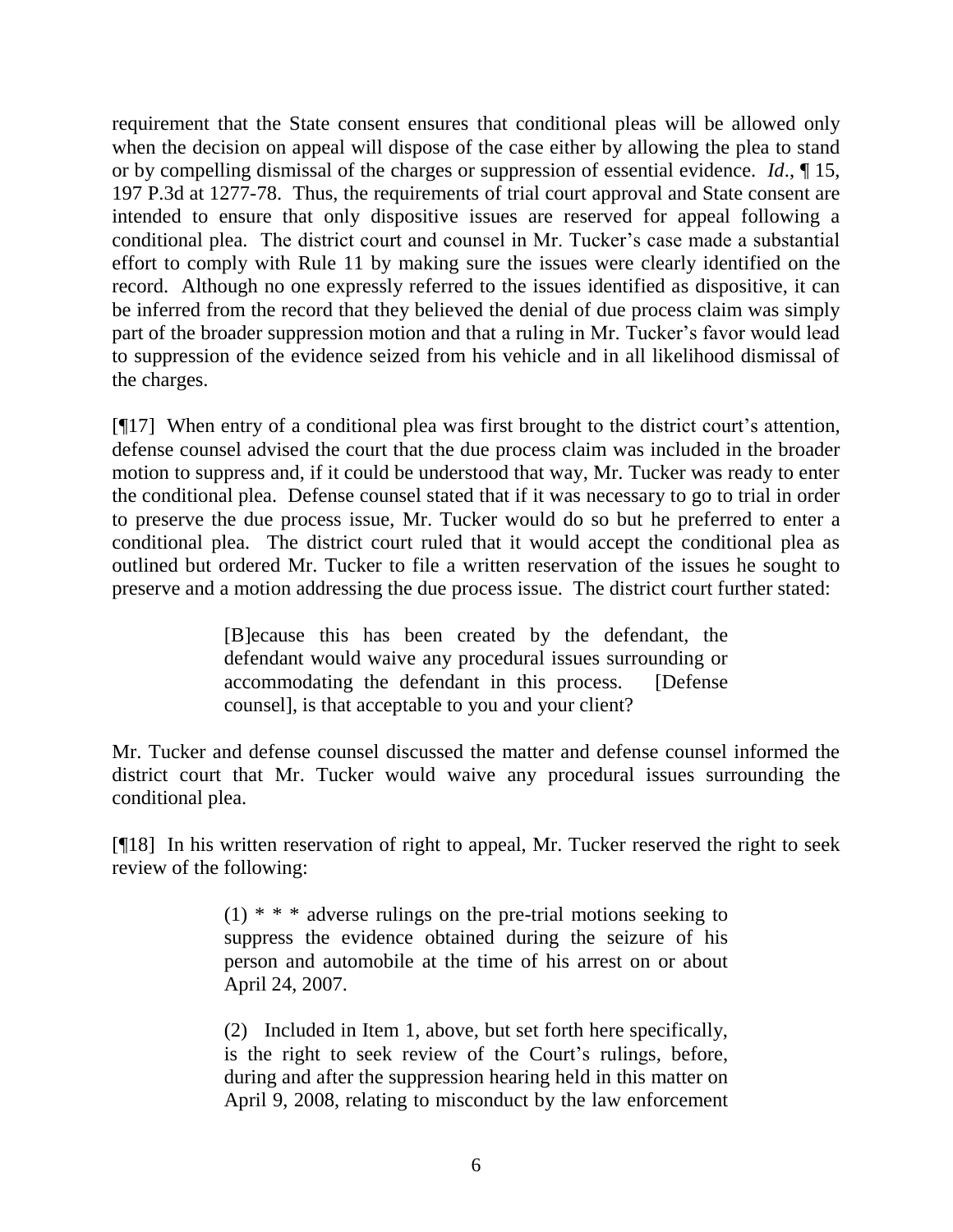and the prosecution in making false statements to the Defendant at the scene of the arrest, making or allowing false or misleading statements in law enforcement reports, making false or misleading statements in the Affidavit of Probable Cause . . . .

In his subsequent filing, "Further Specifications for Basis of Motion to Suppress," Mr. Tucker focused on the alleged misstatements in the Probable Cause Affidavit, asserted that those misstatements violated his right to due process and asked the district court to suppress the evidence obtained pursuant to the false statements. At the hearing on his due process claim, the following exchange occurred:

> THE COURT: Well, what is the remedy that you are asking? Are you asking for a flat out dismissal or more time to prepare for this additional information? [DEFENSE COUNSEL]: Suppression of the evidence that was described in the probable cause affidavit.

[¶19] From these portions of the record, it is clear that the district court and the parties intended the due process claim to be part of the suppression motion and understood that the remedy Mr. Tucker sought was suppression of the evidence. The district court went to great lengths to ensure the requirements of Rule  $11(a)(2)$  were met and defense counsel made it clear that Mr. Tucker did not want to go to trial, wanted to enter a conditional plea and was willing to waive any procedural issues arising from the entry of the conditional plea. Under these circumstances, we will exercise our discretion as we have done before and address the substantive issues Mr. Tucker reserved. *See Johnson v. City of Laramie*, 2008 WY 73, ¶ 6, 187 P.3d 355, 357 (Wyo. 2008); *Bouch v. State*, 2006 WY 122, ¶ 29, 143 P.3d 643, 652-53 (Wyo. 2006).

## *2. Constitutionality of the Stop, Search and Arrest*

[¶20] Mr. Tucker contends the stop, search and arrest were unconstitutional because law enforcement did not have probable cause to support those actions. The State relied on four factors to establish that probable cause existed at the time of the stop: 1) Mr. Tucker's criminal history; 2) the confidential informant's reliability; 3) the information the confidential informant provided; and 4) the information law enforcement obtained directly from the recorded phone calls. Mr. Tucker asserts his criminal history did not establish probable cause because his last violation was thirteen years earlier and too old to be relevant. He contends the fact that the information the confidential informant provided turned out be correct after the stop could not establish that probable cause existed to make the stop and the State failed to establish the confidential informant's reliability before the stop. Of the information the informant provided, Mr. Tucker asserts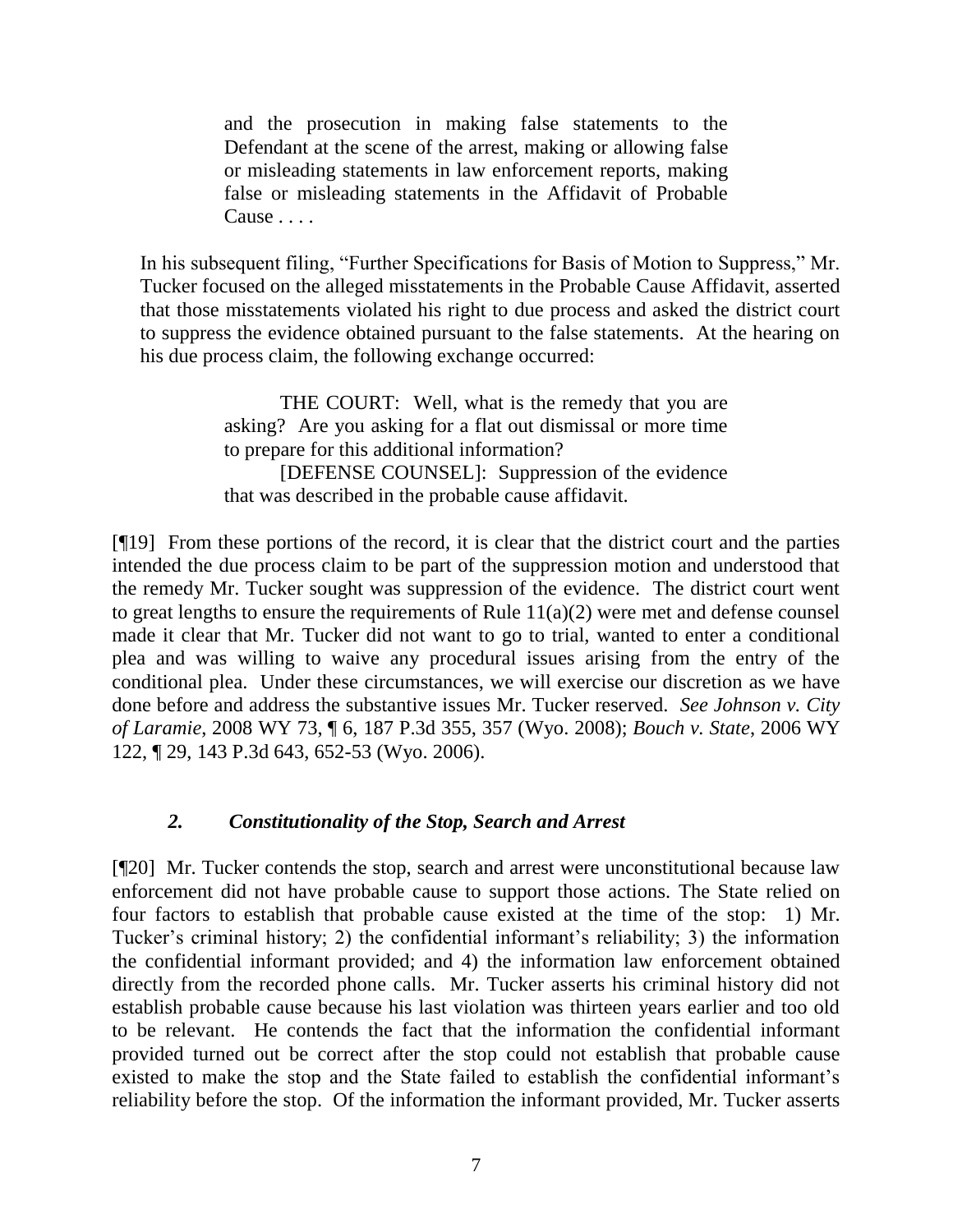the State only corroborated that a black Jeep Cherokee registered to Mr. Tucker was observed at a Sheridan residence and those facts involved nothing illegal. He contends the State did not corroborate the informant's statement that he had purchased drugs from Mr. Tucker. Finally, he argues the State did not establish that the person on the other end of the recorded phone calls was in fact him as opposed to someone else.

[¶21] The State responds that the district court's determination that probable cause existed at the time of the stop was supported by evidence showing that a confidential informant provided reliable information to law enforcement which was independently corroborated by both direct observation and the recorded telephone conversations. As corroboration for the informant's statements, the State points to the fact that the agents located a dark Jeep Cherokee registered to Ira Tucker at an address on Spaulding Street after the informant stated that he had purchased methamphetamine on two occasions from a man named "Ira" who drove a dark colored Jeep Cherokee and could be found either at an address on Spaulding Street or another address when he was in town. The State also points to the agents' corroboration of statements that, while talking on the phone during the last recorded conversation, Mr. Tucker was outside his Casper residence working on his air conditioner and would be driving to Sheridan in a white convertible. The State asserts that even without the information the informant provided, law enforcement had probable cause based on what the agents heard during the recorded phone conversations concerning the informant's plans to purchase and Mr. Tucker's plans to sell controlled substances when Mr. Tucker arrived in Sheridan. The State argues the corroborated information combined with Mr. Tucker's prior criminal history gave law enforcement probable cause sufficient to justify the stop, search and arrest.

[¶22] Both the Fourth Amendment to the U.S. Constitution and article 1, § 4 of the Wyoming Constitution protect citizens from unreasonable searches and seizures. *Callaway v. State*, 954 P.2d 1365, 1369 (Wyo. 1998). Under both provisions, searches and seizures made without a warrant or outside the judicial process are per se unreasonable unless they fall within one of the recognized exceptions to the warrant requirement. *Id*. One of those exceptions allows the search of an automobile without a warrant if the officers have probable cause at the time of the search to believe that the automobile contains contraband. *Id*. at 1370. *See also McKenney v. State*, 2007 WY 129, ¶ 8, 165 P.3d 96, 98 (Wyo. 2007), defining the automobile exception to the warrant requirement as "a search and/or seizure of an automobile upon probable cause." Probable cause justifying a stop and search of a vehicle is established if, under the totality of the circumstances, there is a fair probability that the car contains contraband or evidence of a crime. *Id.*, ¶ 8, 165 P.3d at 99. The facts and circumstances supporting a determination of probable cause need not rise to the level of proof of guilt, or even to the level of *prima facie* evidence of guilt. *Id*. Probable cause necessary to justify stopping and searching a vehicle without a warrant exists where the known facts and circumstances are sufficient to warrant a man of reasonable prudence to believe that contraband or evidence of a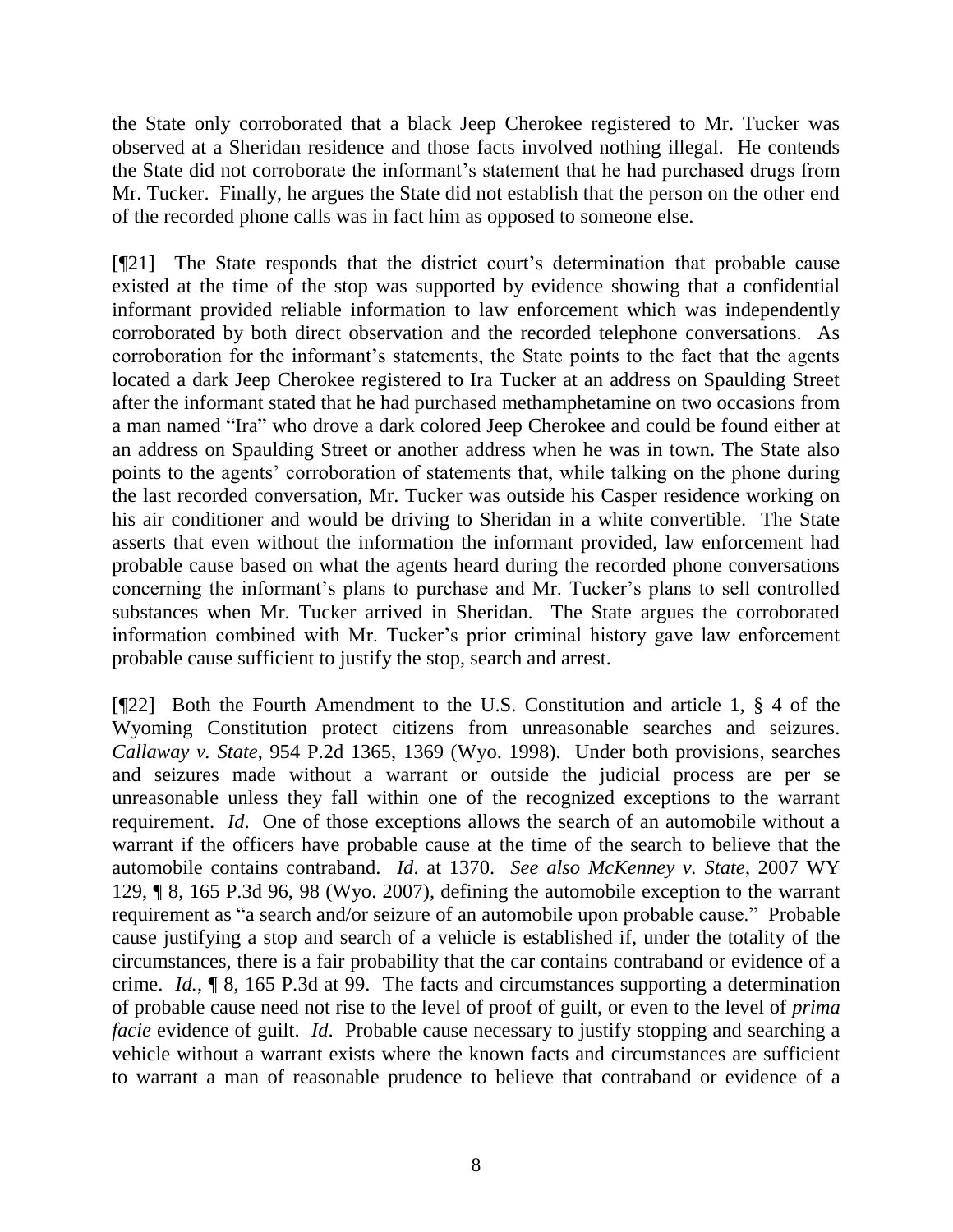crime will be found. *Holman v. State*, 2008 WY 54, ¶ 21, 183 P.3d 368, 375 (Wyo. 2008).

[¶23] In the present case, law enforcement knew Mr. Tucker had five prior felony convictions involving controlled substances. In addition, Deputy Hill was familiar with Mr. Tucker from previous employment as a detention officer at a facility where Mr. Tucker had been an inmate. The agents also knew the confidential informant had provided accurate information concerning the Jeep Cherokee, its owner and where it likely could be found when he was in Sheridan. They independently corroborated that the vehicle belonged to Mr. Tucker and that it was located at one of the addresses the informant identified on the date the informant said Mr. Tucker was in town. They also independently verified the address where Mr. Tucker resided in Casper.

[¶24] In addition to corroborating information the confidential informant provided, the agents obtained information first-hand by listening to recorded telephone conversations between the informant and a male whom they believed to be Mr. Tucker during which controlled substance transactions were discussed. During one conversation, the person believed to be Mr. Tucker stated that he was working on his air conditioning outside his Casper residence. In a later conversation, the person stated that he and a female friend would be leaving Casper shortly and driving to Sheridan in a white convertible. An agent conducting surveillance of Mr. Tucker's residence verified that Mr. Tucker was working outside the home at the time of the phone conversation and left the residence with a woman in a white Pontiac with a black bra and headed north on Interstate 25. Another agent positioned on an I-25 exit ramp near Buffalo, Wyoming observed a white Pontiac Sunfire with a black bra and two occupants traveling northbound on I-25 toward Sheridan. The agents were able to verify the license plate number and that the vehicle was registered to Mr. Tucker.

[¶25] From the totality of these circumstances, a man of reasonable prudence would have been warranted in the belief that controlled substances would be found in Mr. Tucker's vehicle. As the district court stated, "I don't even think it was a close call. . . . [T]here was clear probable cause under the circumstances . . . based upon the entirety of the evidence. . . . Not solely based upon information obtained from the confidential informant."

[¶26] We find no merit in Mr. Tucker's contention that his criminal history was too old to be a relevant factor in establishing probable cause. Although, standing alone, his criminal history would not have established probable cause, the fact that he had five prior felony convictions involving controlled substances within the past nineteen years was certainly a relevant factor in the analysis. We likewise reject Mr. Tucker's argument that the information the confidential informant provided should not have been considered because the agents questioned his motive for coming forward, observed him under the influence of marijuana and did not corroborate his statements until after the stop. From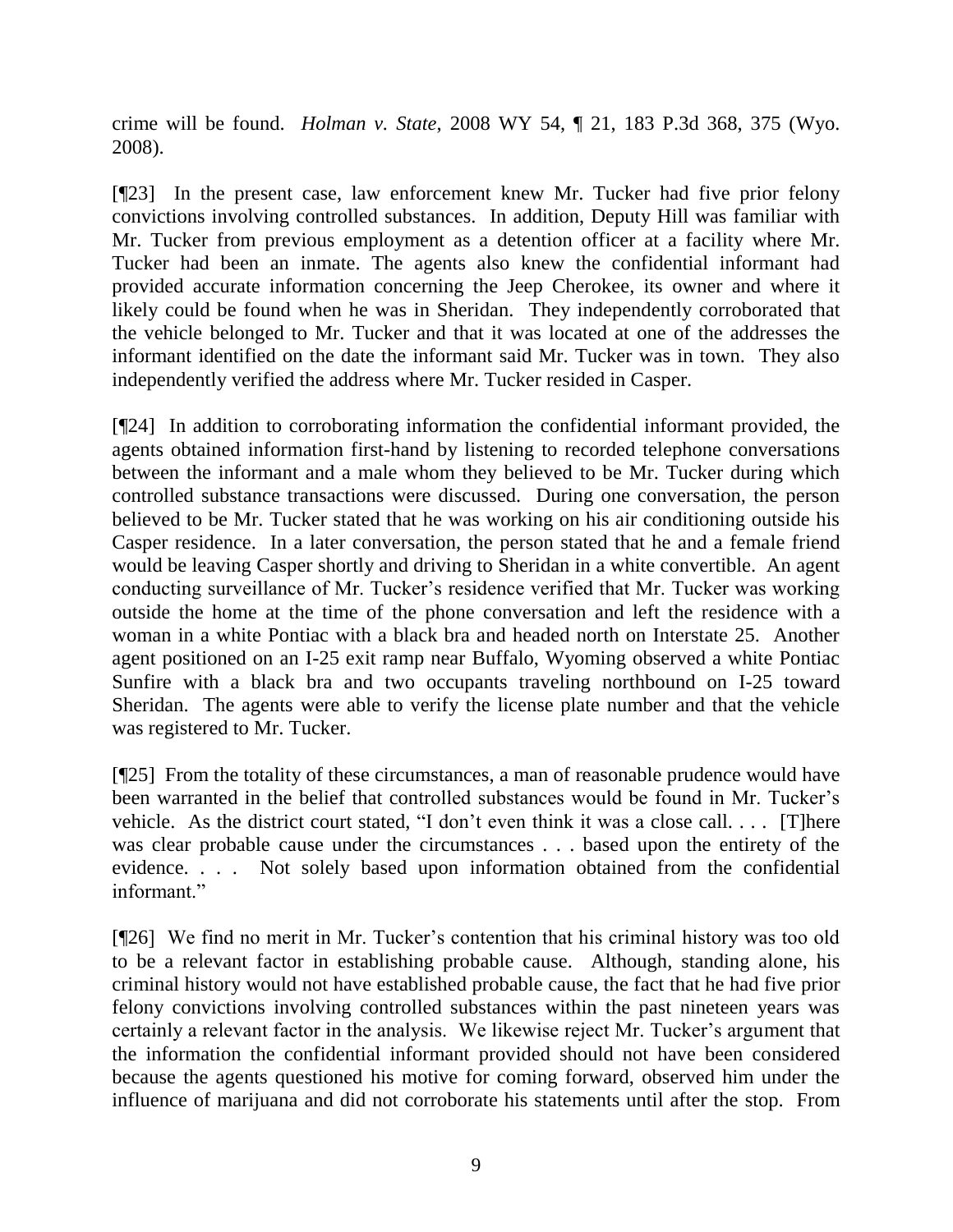the totality of the circumstances, we conclude the information the informant provided, and which law enforcement corroborated, together with the statements the agents heard first-hand during the recorded conversations concerning the price, quantity and grade of controlled substances Mr. Tucker could provide was sufficient to establish probable cause despite any concerns they had about the informant's motives and use of marijuana.

[¶27] Mr. Tucker contends the facts law enforcement corroborated, such as that he drove a Jeep Cherokee and frequented an address on Spaulding Street, did not establish probable cause because they involved nothing illegal. We have said in prior cases that a degree of particularity in the facts an informant provides combined with a prediction of the future actions of third parties makes it reasonable for law enforcement to believe that the informant has furnished reliable information regarding illegal activities of the subject of the tip. *Goettl v. State*, 842 P.2d 549, 553 (Wyo. 1992). In *Goettl*, an informant described a silver Volvo with Colorado license plate UKB 606 parked at Mr. Goettl's brother's residence in Buffalo, Wyoming and said Mr. Goettl would be leaving there soon to transport "a lot of acid" to Sheridan. A police officer verified that a silver Volvo bearing Colorado license plate UKB 606 was parked at the address the informant identified. The police officer then drove to the north exit on the route from Buffalo leading to Sheridan. A few minutes later, he saw the same silver Volvo traveling north toward the interstate. We held that the informant's tip, particularly the prediction of future events, the details of which were verified by the observation of the law enforcement officers, furnished more than adequate probable cause to stop the vehicle. *Id.* at 556. *See also Buckles v. State*, 998 P.2d 927, 930 (Wyo. 2000), holding"[T]he degree of particularity in the facts furnished by the informant, coupled with the corroboration of the prediction of future events, gave the officers a reasonable articulable suspicion that the informant had provided accurate information and that the individuals were indeed engaging in illegal activity." The district court reasonably concluded probable cause existed to stop and search the vehicle and did not abuse its discretion in denying Mr. Tucker's suppression motion on that ground.

## *3. Due Process*

[¶28] Mr. Tucker asserts that the State violated his right to due process and the criminal procedural rules when it did not disclose the true basis for the stop, search and arrest until nearly a year after he was arrested. Mr. Tucker contends that the State misrepresented that deputies stopped Mr. Tucker following a traffic complaint and searched his vehicle after a drug dog alerted, a position that it maintained up until the suppression hearing when, he alleges, it disclosed for the first time that there was no traffic complaint and the dog alert was a subterfuge to protect the State's confidential informant. Mr. Tucker claims that as a result of these misrepresentations, defense counsel prepared his defense without a correct understanding as to the circumstances giving rise to the stop, search and arrest.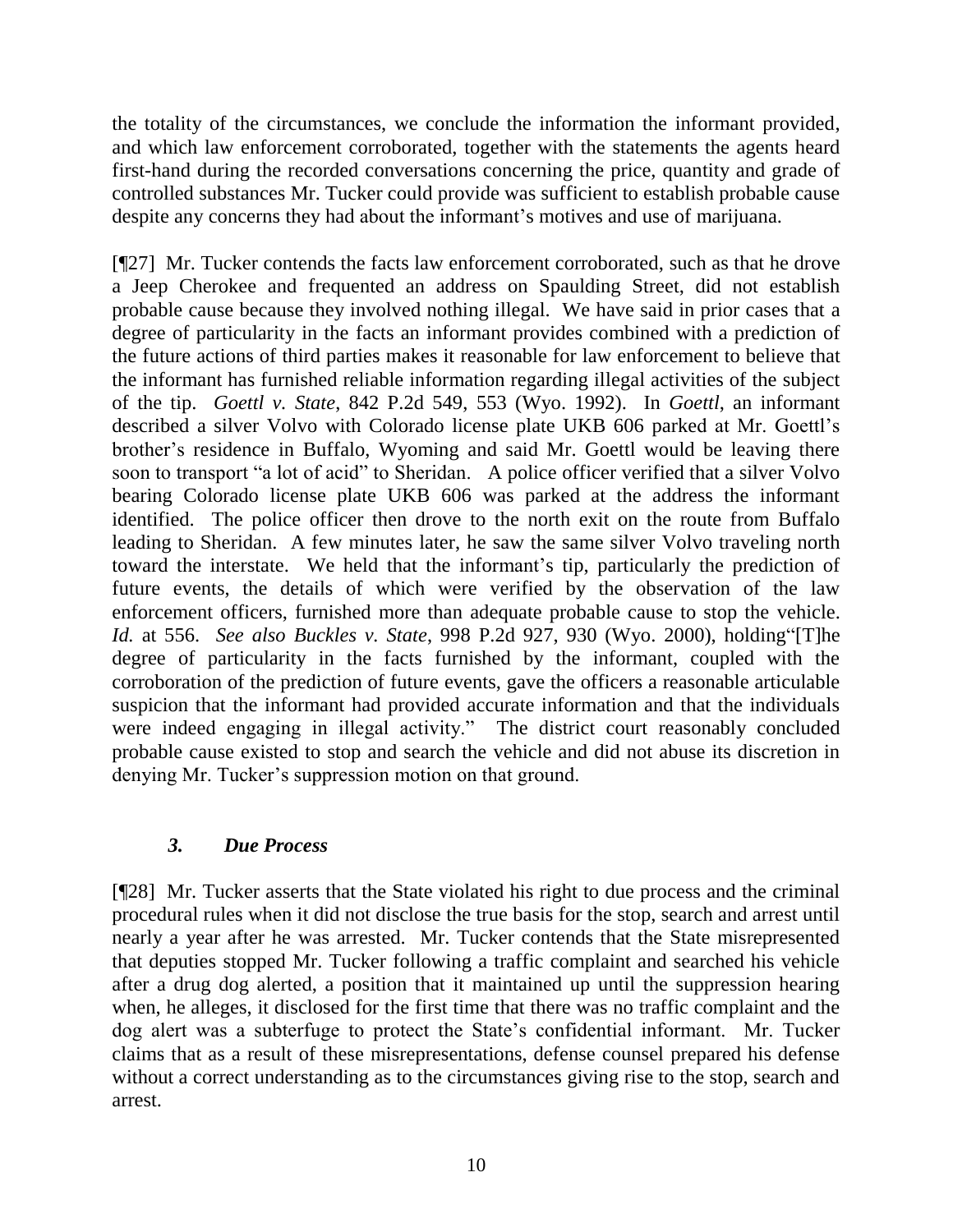[¶29] Mr. Tucker's assertion that the State did not disclose the true basis for the stop until the April 2008 suppression hearing is not borne out by the record. The probable cause affidavit attached to the Information filed April 30, 2007, stated that the investigation of Mr. Tucker began when a confidential informant advised law enforcement that Mr. Tucker was in possession of controlled substances which he planned to transport to Sheridan. The introduction to the State's memorandum in response to Mr. Tucker's motion to suppress filed October 29, 2007, stated:

> The Defendant's Motion to Suppress has incorrectly identified the basis for justifying the stop and search of the Defendant's vehicle which occurred on or about April 26, 2007. The Defendant wrongly assumes that the justification for the search and seizure of that vehicle was pursuant to the investigatory stop exception to the warrant requirement. To the contrary, the search in this matter was a vehicle or *Carroll* [v. United States, 267 U.S. 132 (1925)]<sup>2</sup> doctrine search.

In its October 2007 memorandum, the State fully set forth the facts involving the confidential informant and events leading up to the stop. The State asserted:

> [I]t is the State's position that at the time of the stop, officers possessed information sufficient to constitute probable cause to believe that there was contained somewhere within the Defendant's vehicle. . . controlled substances specifically, marijuana and methamphetamine. . . . It is the State's

l <sup>2</sup> In *Carroll*, an officer posed as an individual wishing to buy three cases of whiskey from the defendant and his two companions. They agreed on a price and the three men said they would go get the liquor and be back in less than an hour. They went away and in a short time one of them came back to the apartment and said they could not get it that night, but that they would deliver it the next day. They had come to the apartment in an Oldsmobile Roadster, the number of which the officer identified. The proposed vendors did not return the next day. The officer and his subordinates were regularly engaged in patrolling the road leading from Detroit to Grand Rapids, looking for violations of the Prohibition Act. Later, Carroll was driving eastward from Grand Rapids in the same Oldsmobile Roadster, when he passed the officer. The officer advised other officers that Carroll had passed him going toward Detroit and although the officer attempted to catch up, he lost him. Two months later, the officers were going from Grand Rapids to Ionia, on the road to Detroit, when Carroll met and passed them in the same automobile, coming from the direction of Detroit to Grand Rapids. The officers followed the defendant, stopped him and searched the car. The Court upheld the warrantless search finding that "the facts and circumstances within [the officers'] knowledge and of which they had reasonably trustworthy information were sufficient in themselves to warrant a man of reasonable caution in the belief that intoxicating liquor was being transported in the automobile which they stopped and searched." *Carroll v. United States*, 267 U.S. 132, 162, 45 S.Ct. 280, 288, 69 L.Ed. 543 (1925).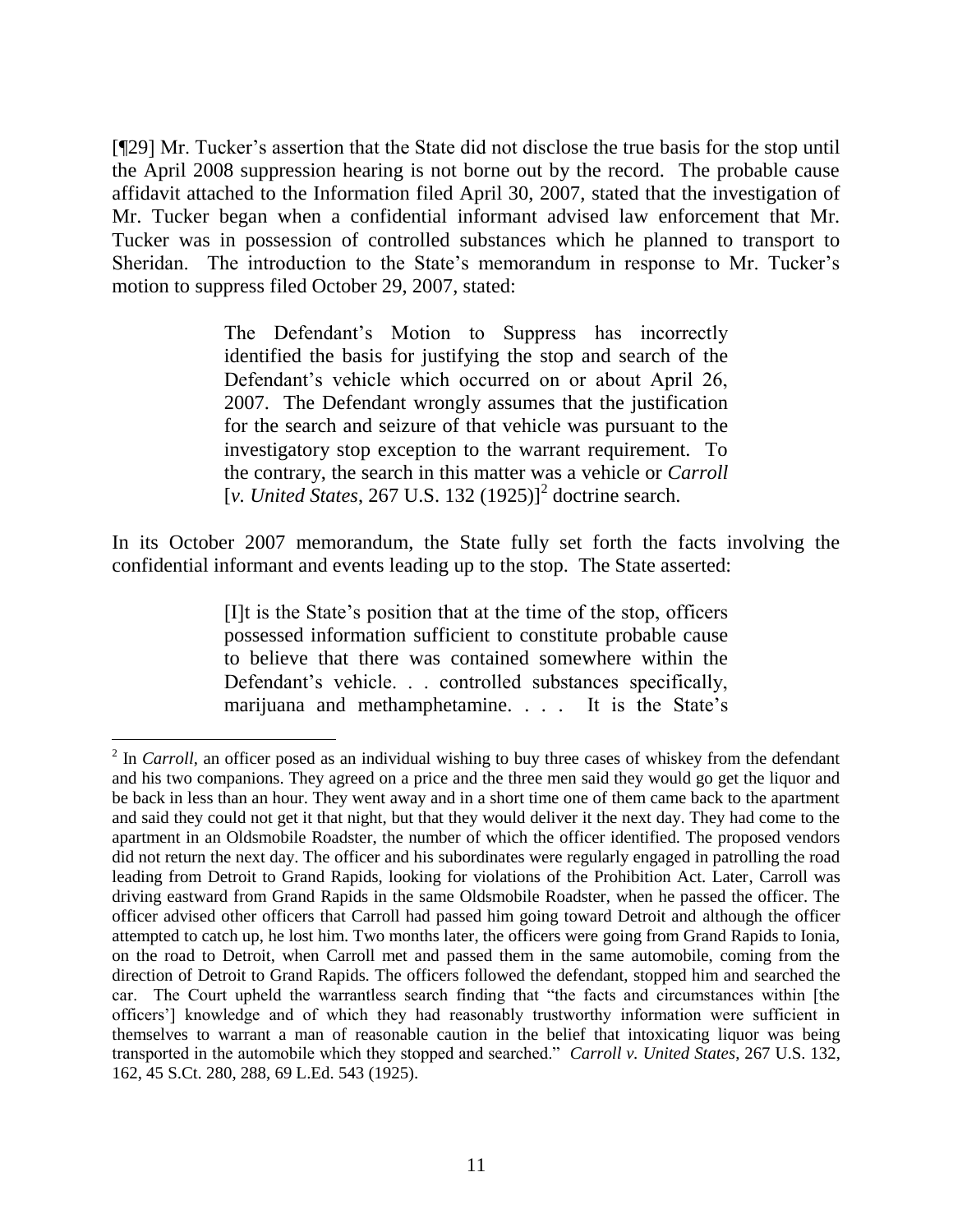position that at the time of the stop, and prior to the sniff of the vehicle by the canine, Agents had probable cause and not mere reasonable suspicion. That being the case, law enforcement officers were authorized to search the interior of the vehicle. That search could be a hand search by officers, or could be facilitated through the use of a drug dog, or had they chosen to do so, they could have employed a divining rod. In any event, the search was authorized under the Fourth Amendment and Article 1, Section 4 of the Wyoming Constitution, and the determination of probable cause did not rest upon a sniff by a drug canine.

Thus, the record is clear that the State disclosed the basis for the stop well in advance of the April 2008 suppression hearing and Mr. Tucker's assertion that the disclosure was not made until the hearing is inaccurate. Mr. Tucker had notice of the informant's involvement from the beginning and was not deprived of due process in this regard.

[¶30] Mr. Tucker also contends his due process rights were violated because the State denied him access to discovery and his criminal proceedings were delayed because three different defense attorneys represented him in district court.<sup>3</sup> W.R.Cr.P. 11(a)(2) allows a defendant to enter a conditional guilty plea while reserving the right to seek appellate review of adverse determinations "of any specified pretrial motion." We have held that the rule does not allow a defendant to present any and all arguments on appeal after entering a conditional plea. *Kunselman v. State*, 2008 WY 85, ¶ 11, 188 P.3d 567, 569- 70 (Wyo. 2008). Rather, an appellant may argue only those issues that were clearly brought to the district court's attention. *Id*.

[¶31] Having carefully reviewed the record, we conclude Mr. Tucker did not present to the district court the claims that he was denied due process by any denial of access to discovery or the substitution of attorneys. Rather, Mr. Tucker claimed the stop was unconstitutional and his due process rights were violated by the alleged misrepresentations concerning the reason for the stop. The record clearly reflects that the district court gave Mr. Tucker several opportunities to present his due process claims after the original suppression motion was denied. Despite these opportunities, he did not argue that his rights were violated by denial of access to discovery or the substitution of counsel. Having failed to bring those issues to the district court's attention, Mr. Tucker did not reserve them for consideration on appeal. *Id*.

<sup>&</sup>lt;sup>3</sup> The district court granted motions to withdraw filed by two of the defense attorneys, the first after Mr. Tucker filed a grievance against him and the second after the attorney discovered he had a conflict of interest.